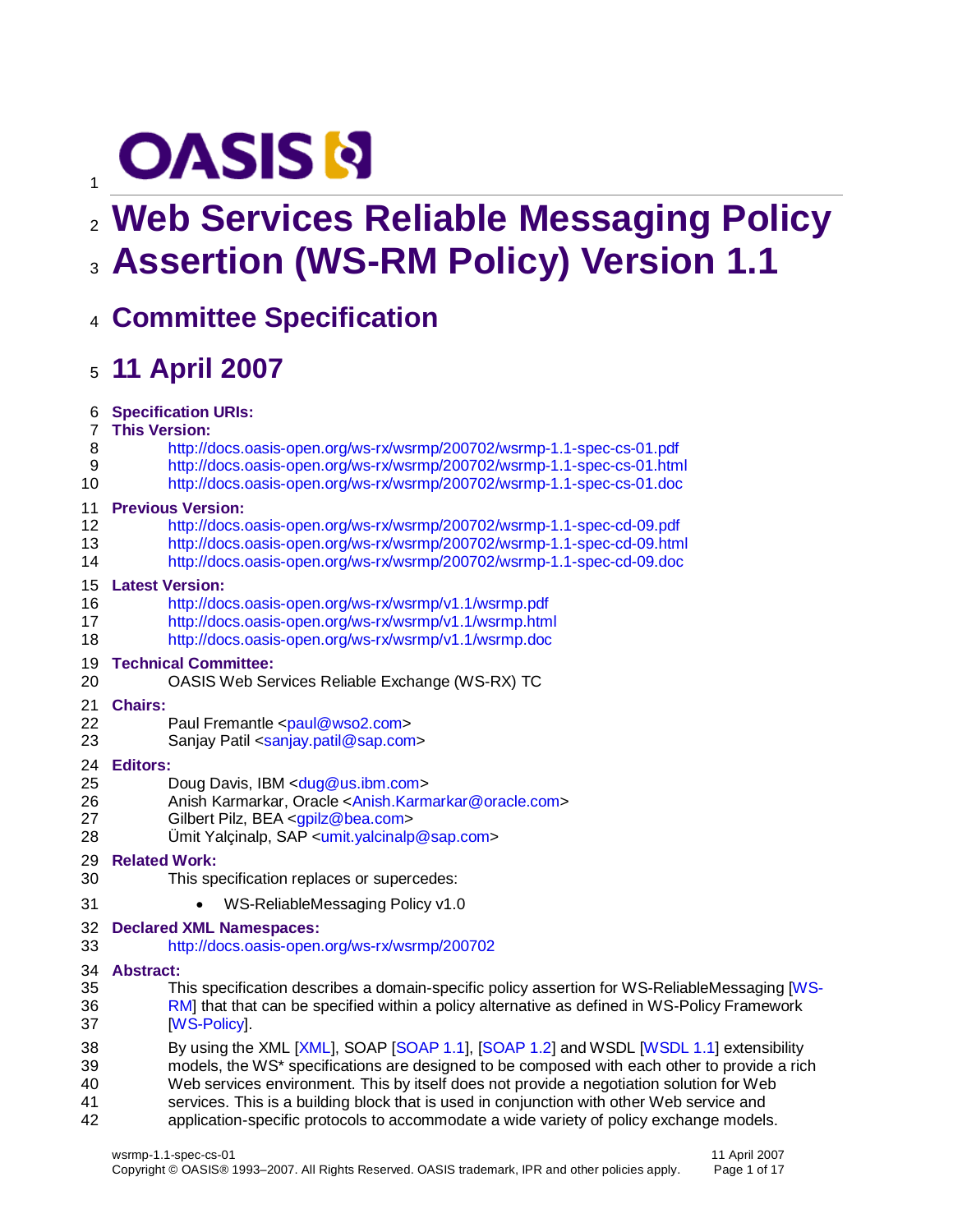#### **Status:**

 This document was last revised or approved by the WS-RX Technical Committee on the above date. The level of approval is also listed above. Check the "Latest Version" or "Latest Approved Version" location noted above for possible later revisions of this document.

47 Technical Committee members should send comments on this specification to the Technical<br>48 Committee's email list. Others should send comments to the Technical Committee by using the Committee's email list. Others should send comments to the Technical Committee by using the

- "Send A Comment" button on the Technical Committee's web page at [http://www.oasis-](http://www.oasis-open.org/committees/ws-rx/)[open.org/committees/ws-rx/.](http://www.oasis-open.org/committees/ws-rx/)
- 51 For information on whether any patents have been disclosed that may be essential to<br>52 implementing this specification, and any offers of patent licensing terms, please refer to implementing this specification, and any offers of patent licensing terms, please refer to the Intellectual Property Rights section of the Technical Committee web page [\(http://www.oasis-](http://www.oasis-open.org/committees/ws-rx/ipr.php)[open.org/committees/ws-rx/ipr.php\)](http://www.oasis-open.org/committees/ws-rx/ipr.php).
- The non-normative errata page for this specification is located at [http://www.oasis-](http://www.oasis-open.org/committees/ws-rx/)[open.org/committees/ws-rx/.](http://www.oasis-open.org/committees/ws-rx/)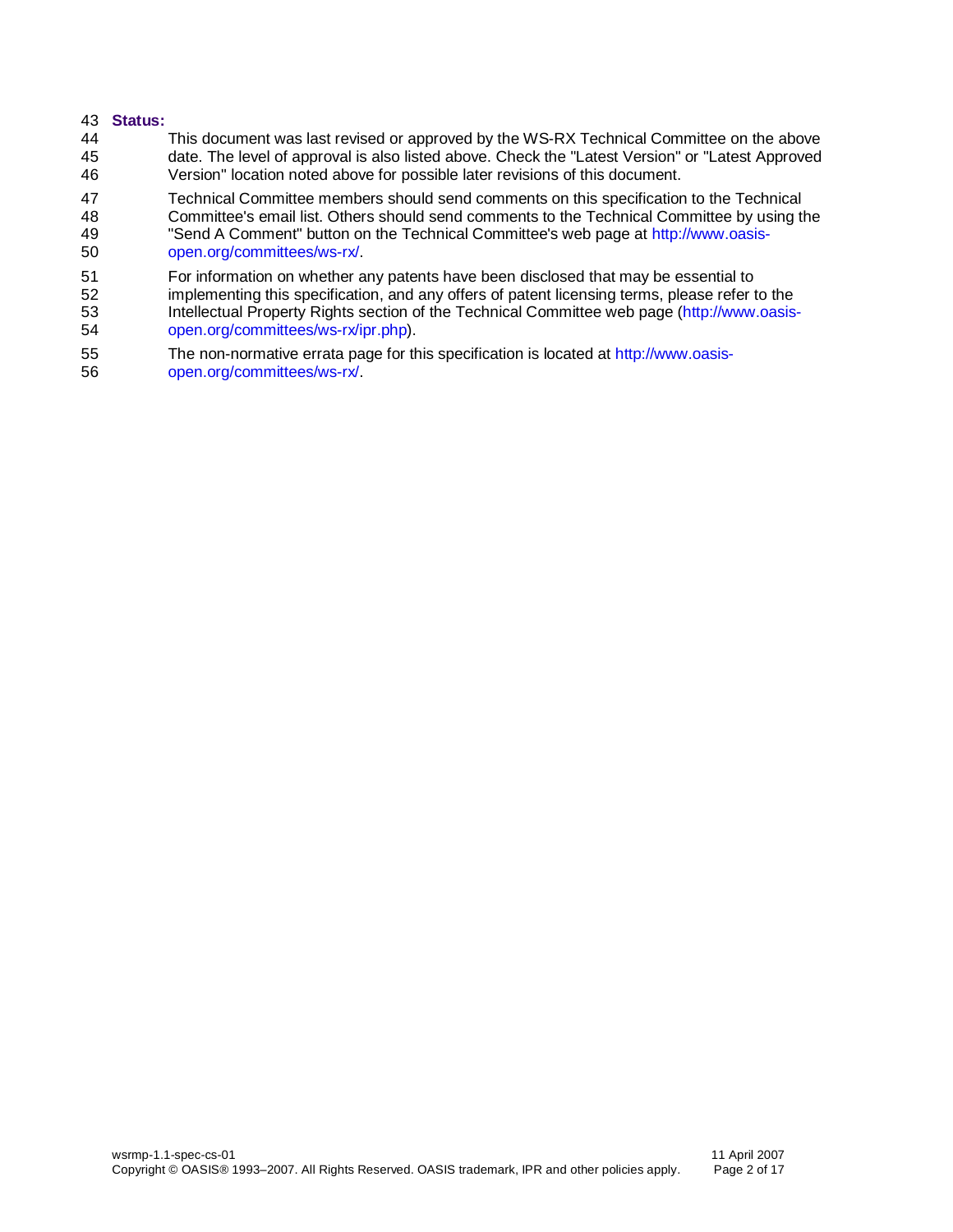# **Notices**

Copyright © OASIS® 1993–2007. All Rights Reserved. OASIS trademark, IPR and other policies apply.

 All capitalized terms in the following text have the meanings assigned to them in the OASIS Intellectual Property Rights Policy (the "OASIS IPR Policy"). The full Policy may be found at the OASIS website.

This document and translations of it may be copied and furnished to others, and derivative works that

comment on or otherwise explain it or assist in its implementation may be prepared, copied, published, and

distributed, in whole or in part, without restriction of any kind, provided that the above copyright notice and

this section are included on all such copies and derivative works. However, this document itself may not be

modified in any way, including by removing the copyright notice or references to OASIS, except as needed

for the purpose of developing any document or deliverable produced by an OASIS Technical Committee

 (in which case the rules applicable to copyrights, as set forth in the OASIS IPR Policy, must be followed) or as required to translate it into languages other than English.

 The limited permissions granted above are perpetual and will not be revoked by OASIS or its successors or assigns.

This document and the information contained herein is provided on an "AS IS" basis and OASIS

DISCLAIMS ALL WARRANTIES, EXPRESS OR IMPLIED, INCLUDING BUT NOT LIMITED TO ANY

WARRANTY THAT THE USE OF THE INFORMATION HEREIN WILL NOT INFRINGE ANY

OWNERSHIP RIGHTS OR ANY IMPLIED WARRANTIES OF MERCHANTABILITY OR FITNESS FOR A

PARTICULAR PURPOSE.

OASIS requests that any OASIS Party or any other party that believes it has patent claims that would

necessarily be infringed by implementations of this OASIS Committee Specification or OASIS Standard, to

- notify OASIS TC Administrator and provide an indication of its willingness to grant patent licenses to such
- patent claims in a manner consistent with the IPR Mode of the OASIS Technical Committee that produced

this specification.

OASIS invites any party to contact the OASIS TC Administrator if it is aware of a claim of ownership of any

patent claims that would necessarily be infringed by implementations of this specification by a patent

holder that is not willing to provide a license to such patent claims in a manner consistent with the IPR

Mode of the OASIS Technical Committee that produced this specification. OASIS may include such claims

on its website, but disclaims any obligation to do so.

OASIS takes no position regarding the validity or scope of any intellectual property or other rights that

might be claimed to pertain to the implementation or use of the technology described in this document or

- 88 the extent to which any license under such rights might or might not be available; neither does it represent
- that it has made any effort to identify any such rights. Information on OASIS' procedures with respect to

rights in any document or deliverable produced by an OASIS Technical Committee can be found on the

OASIS website. Copies of claims of rights made available for publication and any assurances of licenses

to be made available, or the result of an attempt made to obtain a general license or permission for the use

of such proprietary rights by implementers or users of this OASIS Committee Specification or OASIS

Standard, can be obtained from the OASIS TC Administrator. OASIS makes no representation that any

information or list of intellectual property rights will at any time be complete, or that any claims in such list

- are, in fact, Essential Claims.
- 97 The name "OASIS", WS-ReliableMessaging Policy, WS-ReliableMessaging, WSRMP, WSRM, WS-RX are

trademarks of [OASIS,](http://www.oasis-open.org/) the owner and developer of this specification, and should be used only to refer to

the organization and its official outputs. OASIS welcomes reference to, and implementation and use of,

specifications, while reserving the right to enforce its marks against misleading uses. Please see

<http://www.oasis-open.org/who/trademark.php> for above guidance.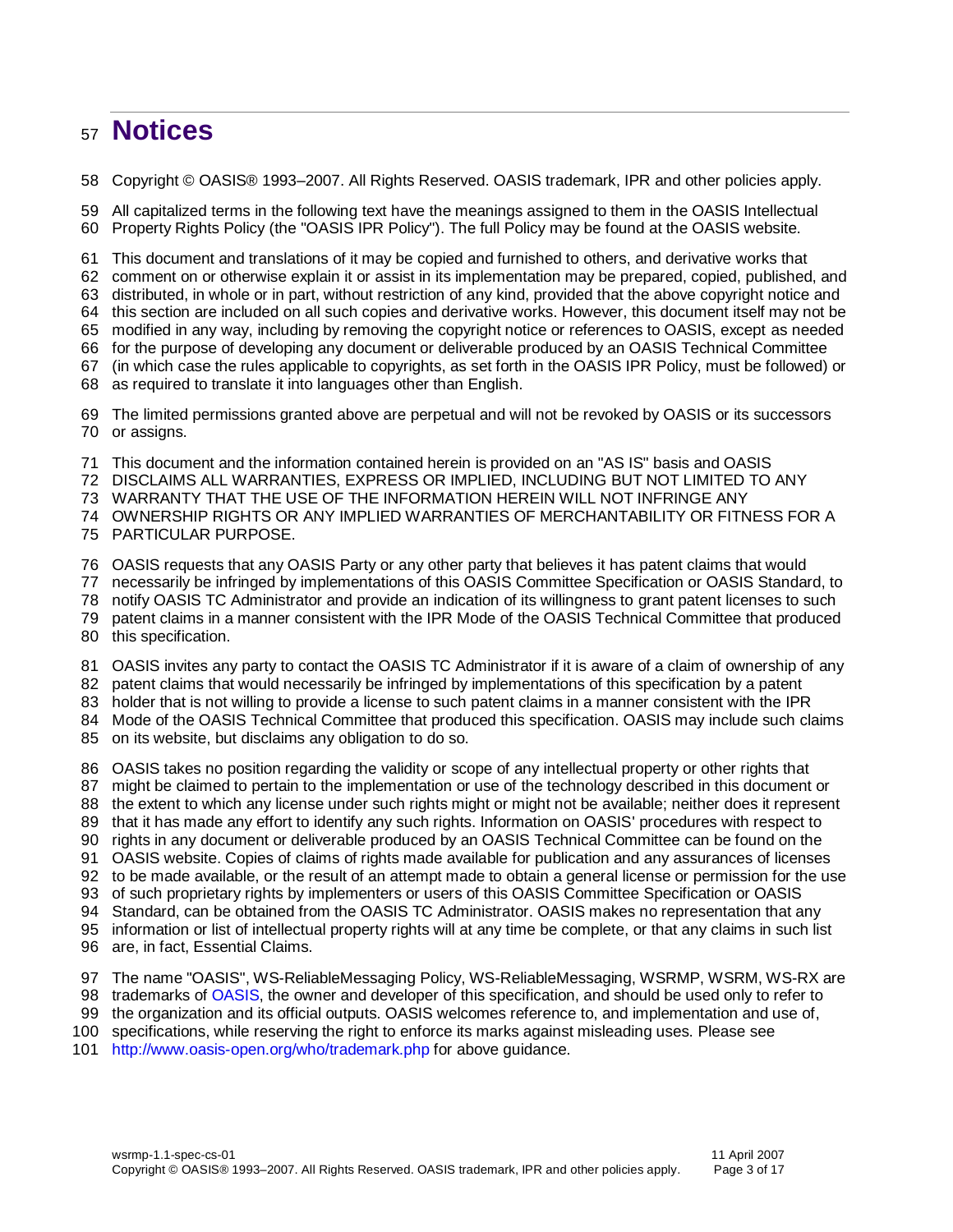# 102 Table of Contents

| 103 1     |  |
|-----------|--|
| 104       |  |
| 105       |  |
| 106       |  |
| 107       |  |
| 108       |  |
| 109 2     |  |
| 110       |  |
| 111       |  |
| 112       |  |
| 113       |  |
| 114       |  |
| $115 \t3$ |  |
| 116       |  |
| 117       |  |
| 118       |  |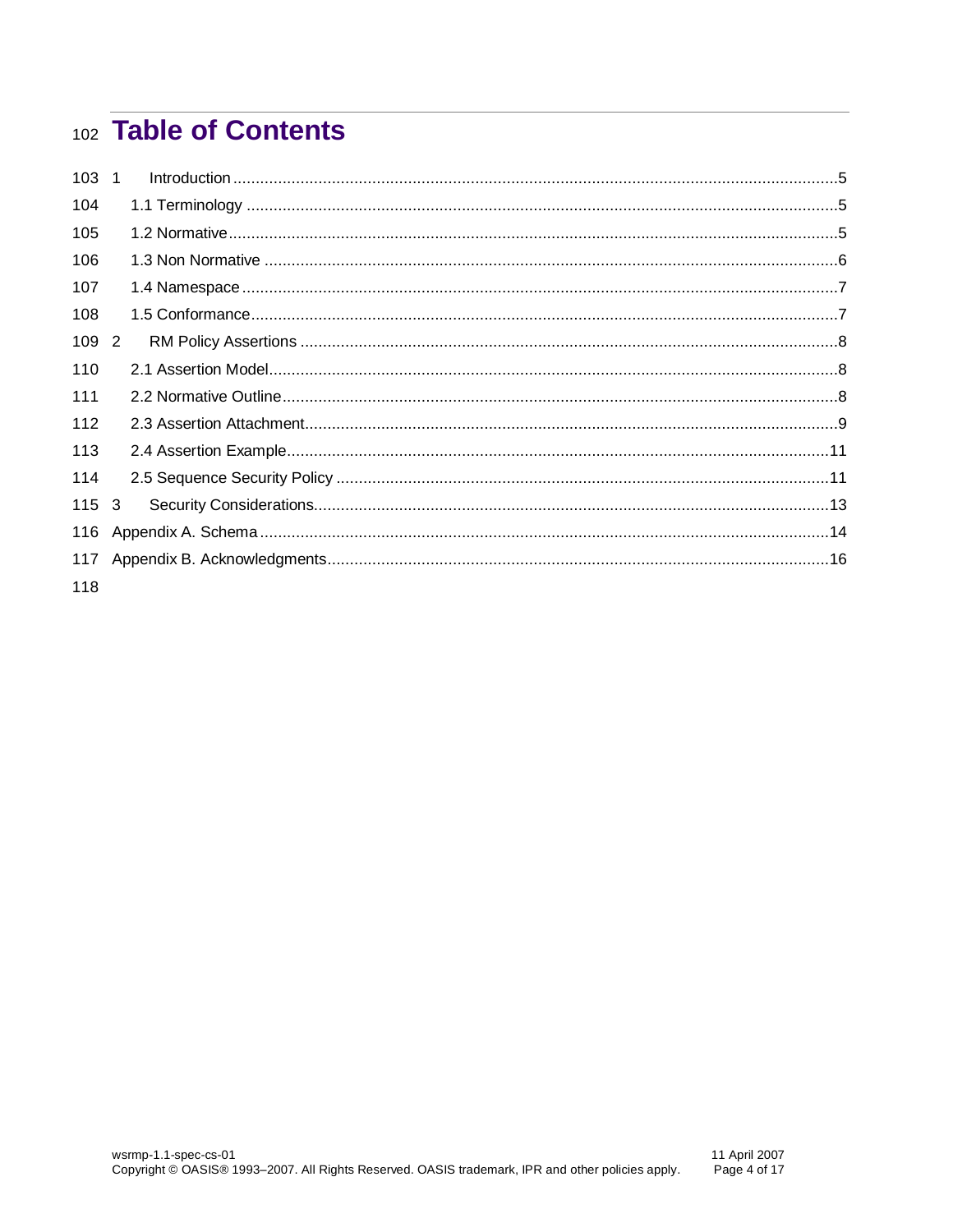# <span id="page-4-1"></span>**1 Introduction**

This specification defines a domain-specific policy assertion for reliable messaging for use with WS-Policy

and WS-ReliableMessaging.

### <span id="page-4-2"></span>**1.1 Terminology**

 The keywords "MUST", "MUST NOT", "REQUIRED", "SHALL", "SHALL NOT", "SHOULD", "SHOULD NOT", "RECOMMENDED", "MAY", and "OPTIONAL" in this document are to be interpreted as described

in RFC 2119 [\[KEYWORDS\]](#page-4-4).

- This specification uses the following syntax to define normative outlines for messages:
- 127 The syntax appears as an XML instance, but values in italics indicate data types instead of values.
- 128 Characters are appended to elements and attributes to indicate cardinality:
- o "?" (0 or 1)
- **o** "\*" (0 or more)
- 131  $\circ$  "+" (1 or more)
- 132 The character "|" is used to indicate a choice between alternatives.
- 133 The characters "[" and "]" are used to indicate that contained items are to be treated as a group 134 with respect to cardinality or choice.
- 135 An ellipsis (i.e. "...") indicates a point of extensibility that allows other child, or attribute, content. Additional children and/or attributes MAY be added at the indicated extension points but MUST NOT contradict the semantics of the parent and/or owner, respectively. If an extension is not 138 recognized it SHOULD be ignored.
- 139 XML namespace prefixes (see section [1.4\)](#page-6-0) are used to indicate the namespace of the element being defined.

 Elements and Attributes defined by this specification are referred to in the text of this document using XPath 1.0 [\[XPATH 1.0\]](#page-5-6) expressions. Extensibility points are referred to using an extended version of this syntax:

- 144 An element extensibility point is referred to using {any} in place of the element name. This indicates that any element name can be used, from any namespace other than the wsrm: namespace.
- 147 An attribute extensibility point is referred to using @{any} in place of the attribute name. This 148 indicates that any attribute name can be used, from any namespace other than the wsrm: namespace.

### <span id="page-4-3"></span>**1.2 Normative**

<span id="page-4-4"></span><span id="page-4-0"></span>

| 151<br>152<br>153 | <b>[KEYWORDS]</b> | S. Bradner, "Key words for use in RFCs to Indicate Requirement Levels," RFC<br>2119, Harvard University, March 1997.<br>http://www.ietf.org/rfc/rfc2119.txt |
|-------------------|-------------------|-------------------------------------------------------------------------------------------------------------------------------------------------------------|
| 154<br>155        | <b>ISOAP 1.11</b> | W3C Note, "SOAP: Simple Object Access Protocol 1.1" 08 May 2000.<br>http://www.w3.org/TR/2000/NOTE-SOAP-20000508/                                           |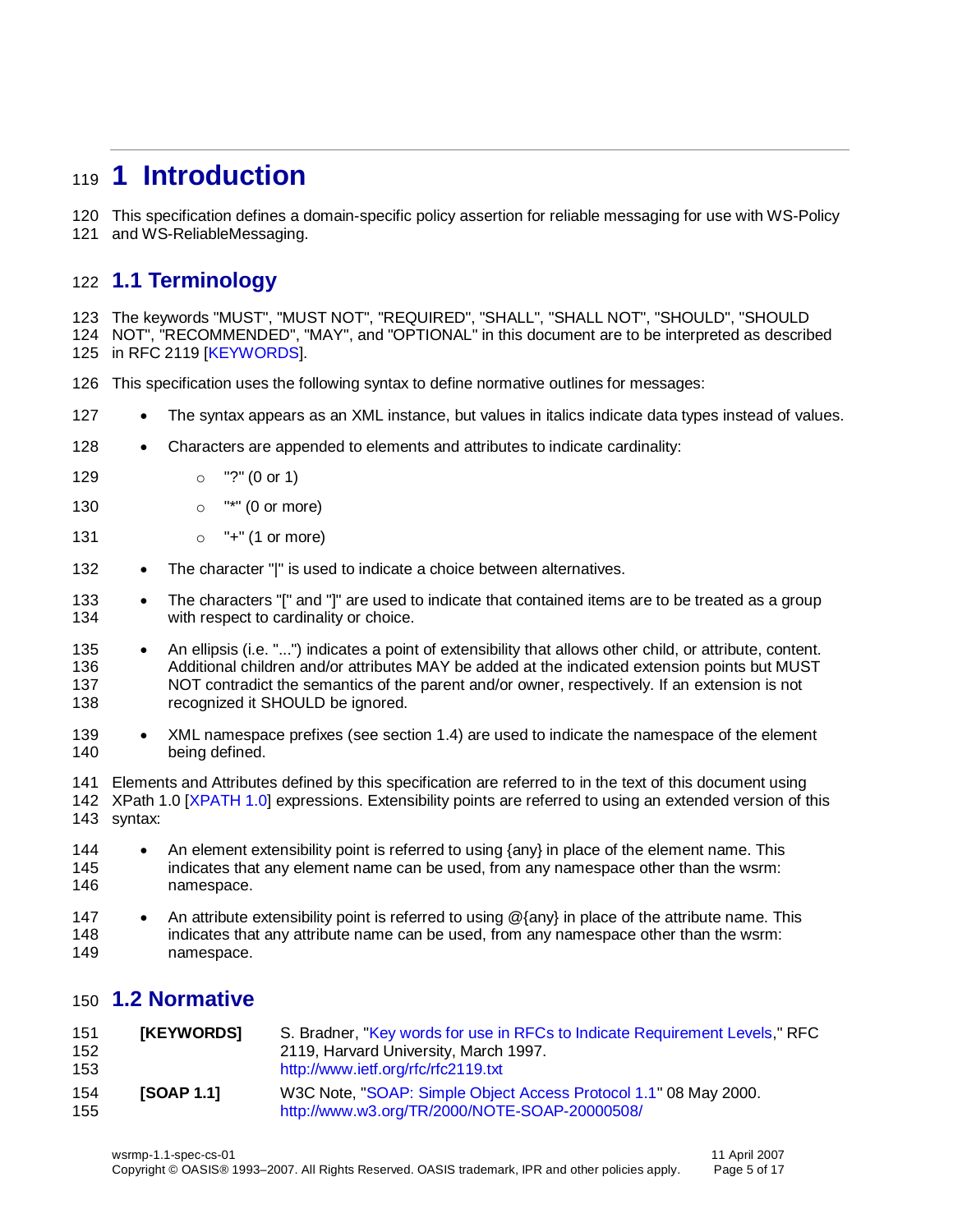<span id="page-5-4"></span><span id="page-5-3"></span><span id="page-5-2"></span><span id="page-5-0"></span>

| 156<br>157<br>158        | [SOAP 1.2]         | W3C Recommendation, "SOAP Version 1.2 Part 1: Messaging Framework" June<br>2003.<br>http://www.w3.org/TR/2003/REC-soap12-part1-20030624/                                                              |
|--------------------------|--------------------|-------------------------------------------------------------------------------------------------------------------------------------------------------------------------------------------------------|
| 159<br>160<br>161<br>162 | [URI]              | T. Berners-Lee, R. Fielding, L. Masinter, "Uniform Resource Identifiers (URI):<br>Generic Syntax," RFC 3986, MIT/LCS, U.C. Irvine, Xerox Corporation, January<br>2005.<br>http://ietf.org/rfc/rfc3986 |
| 163<br>164<br>165        | [WS-RM]            | <b>OASIS WS-RX Technical Committee Specification, "Web Services Reliable</b><br>Messaging (WS-ReliableMessaging)," April 2007.<br>http://docs.oasis-open.org/ws-rx/wsrm/v1.1/wsrm.pdf                 |
| 166<br>167               | [WSDL 1.1]         | W3C Note, "Web Services Description Language (WSDL 1.1)," 15 March 2001.<br>http://www.w3.org/TR/2001/NOTE-wsdl-20010315                                                                              |
| 168<br>169<br>170        | [XML]              | W3C Recommendation, "Extensible Markup Language (XML) 1.0 (Fourth<br>Edition)", September 2006.<br>http://www.w3.org/TR/REC-xml/                                                                      |
| 171<br>172               | $[XML-ns]$         | W3C Recommendation, "Namespaces in XML," 14 January 1999.<br>http://www.w3.org/TR/1999/REC-xml-names-19990114/                                                                                        |
| 173<br>174               | [XML-Schema Part1] | W3C Recommendation, "XML Schema Part 1: Structures," October 2004.<br>http://www.w3.org/TR/xmlschema-1/                                                                                               |
| 175<br>176               | [XML-Schema Part2] | W3C Recommendation, "XML Schema Part 2: Datatypes," October 2004.<br>http://www.w3.org/TR/xmlschema-2/                                                                                                |
| 177<br>178<br>179        | [XPATH 1.0]        | W3C Recommendation, "XML Path Language (XPath) Version 1.0," 16 November<br>1999.<br>http://www.w3.org/TR/xpath                                                                                       |

### <span id="page-5-10"></span><span id="page-5-9"></span><span id="page-5-7"></span><span id="page-5-6"></span><span id="page-5-5"></span>**1.3 Non Normative**

<span id="page-5-13"></span><span id="page-5-12"></span><span id="page-5-11"></span><span id="page-5-8"></span><span id="page-5-1"></span>

| 181<br>182<br>183               | [RDDL 2.0]            | Jonathan Borden, Tim Bray, eds. "Resource Directory Description Language<br>(RDDL) 2.0," January 2004<br>http://www.openhealth.org/RDDL/20040118/rddl-20040118.html                                                                                                                          |
|---------------------------------|-----------------------|----------------------------------------------------------------------------------------------------------------------------------------------------------------------------------------------------------------------------------------------------------------------------------------------|
| 184<br>185<br>186               | [SecurityPolicy]      | G. Della-Libra, et. al. "Web Services Security Policy Language (WS-<br>SecurityPolicy)", July 2005<br>http://specs.xmlsoap.org/ws/2005/07/securitypolicy/ws-securitypolicy.pdf                                                                                                               |
| 187<br>188<br>189<br>190        | [WS-Policy]           | W3C Member Submission "Web Services Policy 1.2 - Framework", April 2006<br>http://www.w3.org/Submission/2006/SUBM-WS-Policy-20060425/<br>W3C Candidate Recommendation, "Web Services Policy 1.5 - Framework,"                                                                                |
| 191<br>192                      |                       | February 2007.<br>http://www.w3.org/TR/2007/CR-ws-policy-20070228                                                                                                                                                                                                                            |
| 193<br>194<br>195<br>196        | [WS-PolicyAttachment] | W3C Member Submission "Web Services Policy 1.2 - Attachment", April<br>2006<br>http://www.w3.org/Submission/2006/SUBM-WS-PolicyAttachment-20060425/                                                                                                                                          |
| 197<br>198<br>199               |                       | W3C Candidate Recommendation, "Web Services Policy 1.5 - Attachment,"<br>February 2007.<br>http://www.w3.org/TR/2007/CR-ws-policy-attach-20070228                                                                                                                                            |
| 200<br>201<br>202<br>203<br>204 | [WS-Security]         | Anthony Nadalin, Chris Kaler, Phillip Hallam-Baker, Ronald Monzillo, eds. "OASIS<br>Web Services Security: SOAP Message Security 1.0 (WS-Security 2004)",<br>OASIS Standard 200401, March 2004.<br>http://docs.oasis-open.org/wss/2004/01/oasis-200401-wss-soap-message-<br>security-1.0.pdf |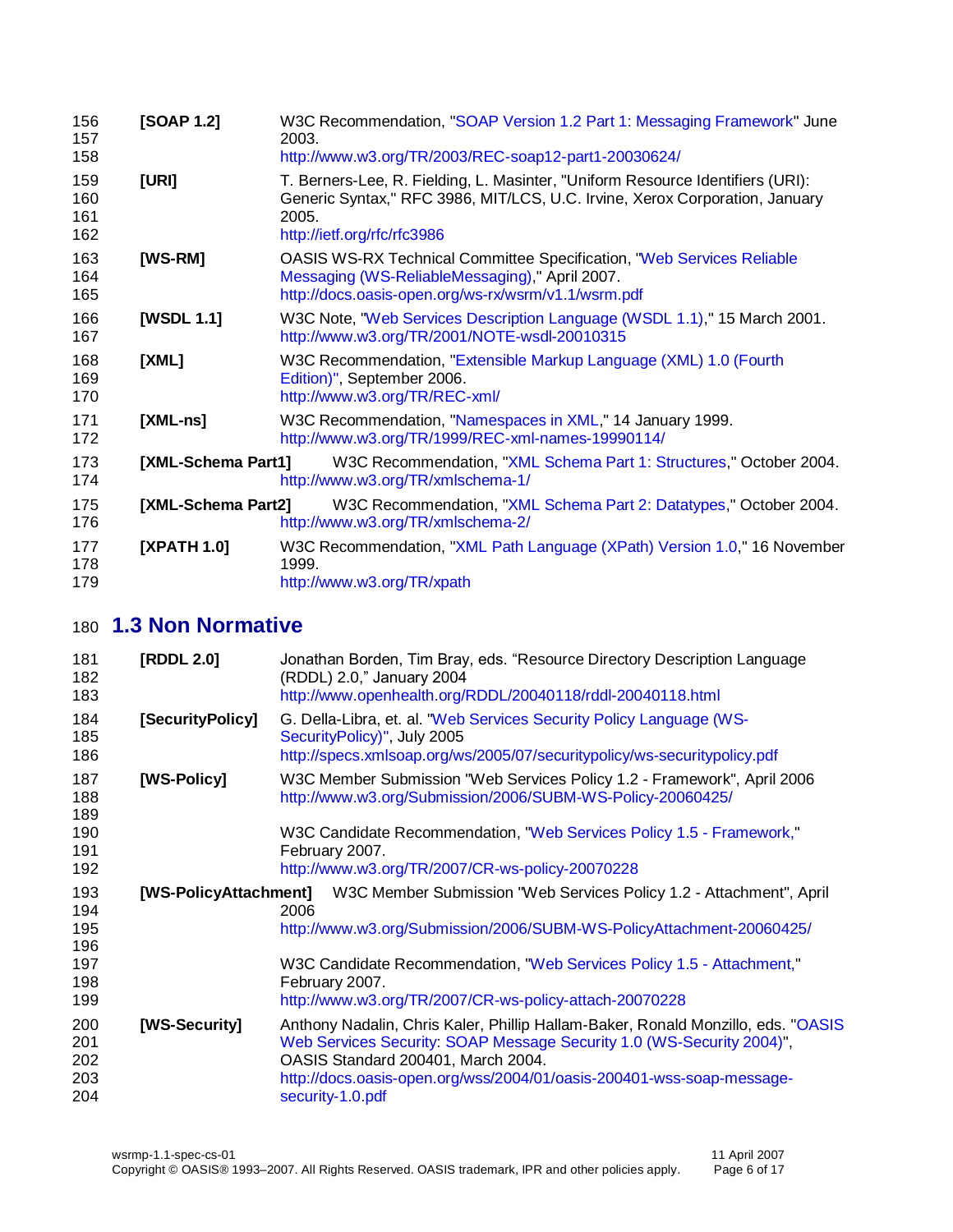| 205 |                                                                                   |
|-----|-----------------------------------------------------------------------------------|
| 206 | Anthony Nadalin, Chris Kaler, Phillip Hallam-Baker, Ronald Monzillo, eds. "OASIS" |
| 207 | Web Services Security: SOAP Message Security 1.1 (WS-Security 2004)", OASIS       |
| 208 | Standard 200602, February 2006.                                                   |
| 209 | http://docs.oasis-open.org/wss/v1.1/wss-v1.1-spec-os-SOAPMessageSecurity.pdf      |

#### <span id="page-6-0"></span>**1.4 Namespace**

The XML namespace [\[XML-ns\]](#page-5-7) URI that MUST be used by implementations of this specification is:

<http://docs.oasis-open.org/ws-rx/wsrmp/200702>

 Dereferencing the above URI will produce the Resource Directory Description Language [\[RDDL 2.0\]](#page-5-8) document that describes this namespace.

Table 1 lists the XML namespaces that are used in this specification. The choice of any namespace prefix

is arbitrary and not semantically significant. The assertions defined within this specification have been

designed to work independently of a specific version of WS-Policy. At the time of the publication of this

specification the versions of WS-Policy known to correctly compose with this specification are WS-Policy

1.2 and 1.5. Within this specification the use of the namespace prefix wsp refers generically to the WS-

Policy namespace, not a specific version.

#### Table 1

| <b>Prefix</b> | <b>Namespace</b>                                                                       | <b>Specification</b>       |
|---------------|----------------------------------------------------------------------------------------|----------------------------|
| wsdl          | http://schemas.xmlsoap.org/wsdl/                                                       | <b>IWSDL 1.1</b>           |
| wsrmp         | http://docs.oasis-open.org/ws-rx/wsrmp/200702                                          | This specification.        |
| wsu           | http://docs.oasis-open.org/wss/2004/01/oasis-200401-<br>wss-wssecurity-utility-1.0.xsd | WS-Security-Utility Schema |

 The normative schema for WS-ReliableMessaging can be found linked from the namespace document that is located at the namespace URI specified above.

All sections explicitly noted as examples are informational and are not to be considered normative.

#### <span id="page-6-1"></span>**1.5 Conformance**

An implementation is not compliant with this specification if it fails to satisfy one or more of the MUST or

REQUIRED level requirements defined herein. A SOAP Node MUST NOT use the XML namespace

 identifier for this specification (listed in section [1.4\)](#page-6-0) within SOAP Envelopes unless it is compliant with this specification.

Normative text within this specification takes precedence over normative outlines, which in turn take

231 precedence over the XML Schema [\[XML-Schema Part1,](#page-5-9) [XML-Schema Part2\]](#page-5-10) descriptions.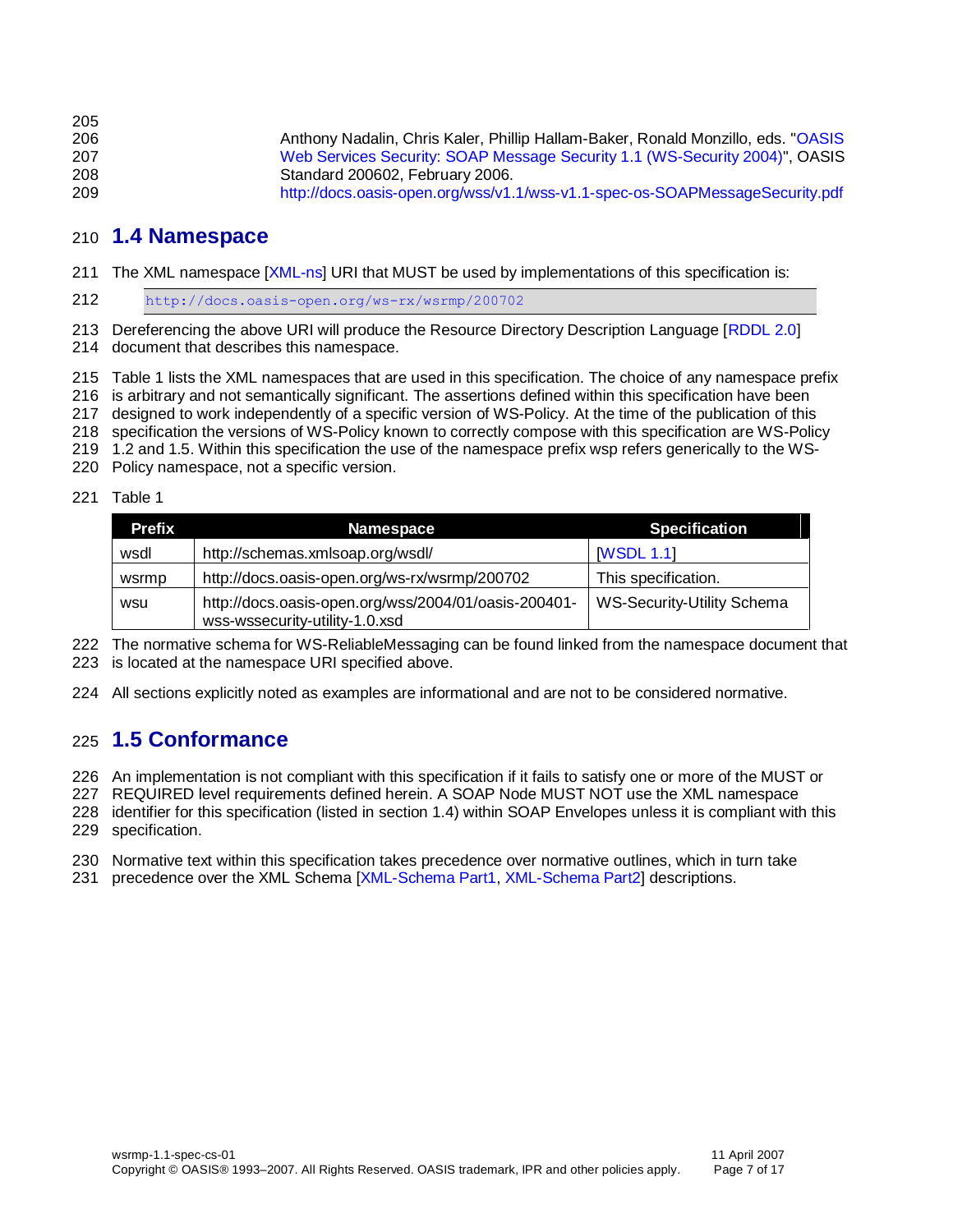# <span id="page-7-0"></span>**2 RM Policy Assertions**

WS-Policy Framework and WS-Policy Attachment [\[WS-PolicyAttachment\]](#page-5-11) collectively define a framework,

model and grammar for expressing the requirements, and general characteristics of entities in an XML

Web services-based system. To enable an RM Destination and an RM Source to describe their

requirements for a given Sequence, this specification defines a single RM policy assertion that leverages

the WS-Policy framework.

### <span id="page-7-1"></span>**2.1 Assertion Model**

The RM policy assertion indicates that the RM Source and RM Destination MUST use WS-

ReliableMessaging to ensure reliable delivery of messages. Specifically, the WS-ReliableMessaging

- protocol determines invariants maintained by the reliable messaging endpoints and the directives used to
- track and manage the delivery of a Sequence of messages.

### <span id="page-7-2"></span>**2.2 Normative Outline**

The normative outline for the RM assertion is:

```
245 <wsrmp:RMAssertion [wsp:Optional="true"]? ... ><br>246 <wsp:Policy>
246 <wsp:Policy>
            [ <wsrmp:SequenceSTR/> |
248 <wsrmp:SequenceTransportSecurity/> ] ?
249 <wsrmp:DeliveryAssurance>
              <wsp:Policy>
251 [ <wsrmp:ExactlyOnce/> |
252 <wsrmp:AtLeastOnce/> |
                  253 <wsrmp:AtMostOnce/> ]
254 <wsrmp:InOrder/>?<br>255 </wsp:Policy>
              </wsp:Policy>
256 </wsrmp:DeliveryAssurance> ?<br>257 </wsp:Policy>
          </wsp:Policy>
258 ... 
259 </wsrmp:RMAssertion>
```
- 260 The following describes the content model of the RMAssertion element.
- /wsrmp:RMAssertion
- A policy assertion that specifies that WS-ReliableMessaging protocol MUST be used when sending messages.
- /wsrmp:RMAssertion/@wsp:Optional="true"
- Per WS-Policy, this is compact notation for two policy alternatives, one with and one without the
- assertion. The intuition is that the behavior indicated by the assertion is optional, or in this case,
- 267 that WS-ReliableMessaging MAY be used.
- /wsrmp:RMAssertion/wsp:Policy
- This required element allows for the inclusion of nested policy assertions.
- /wsrmp:RMAssertion/wsp:Policy/wsrmp:SequenceSTR
- When present, this assertion defines the requirement that an RM Sequence MUST be bound to an
- 272 explicit token that is referenced from a wsse: SecurityTokenReference in the
- CreateSequence message. See section [2.5.1.](#page-10-2)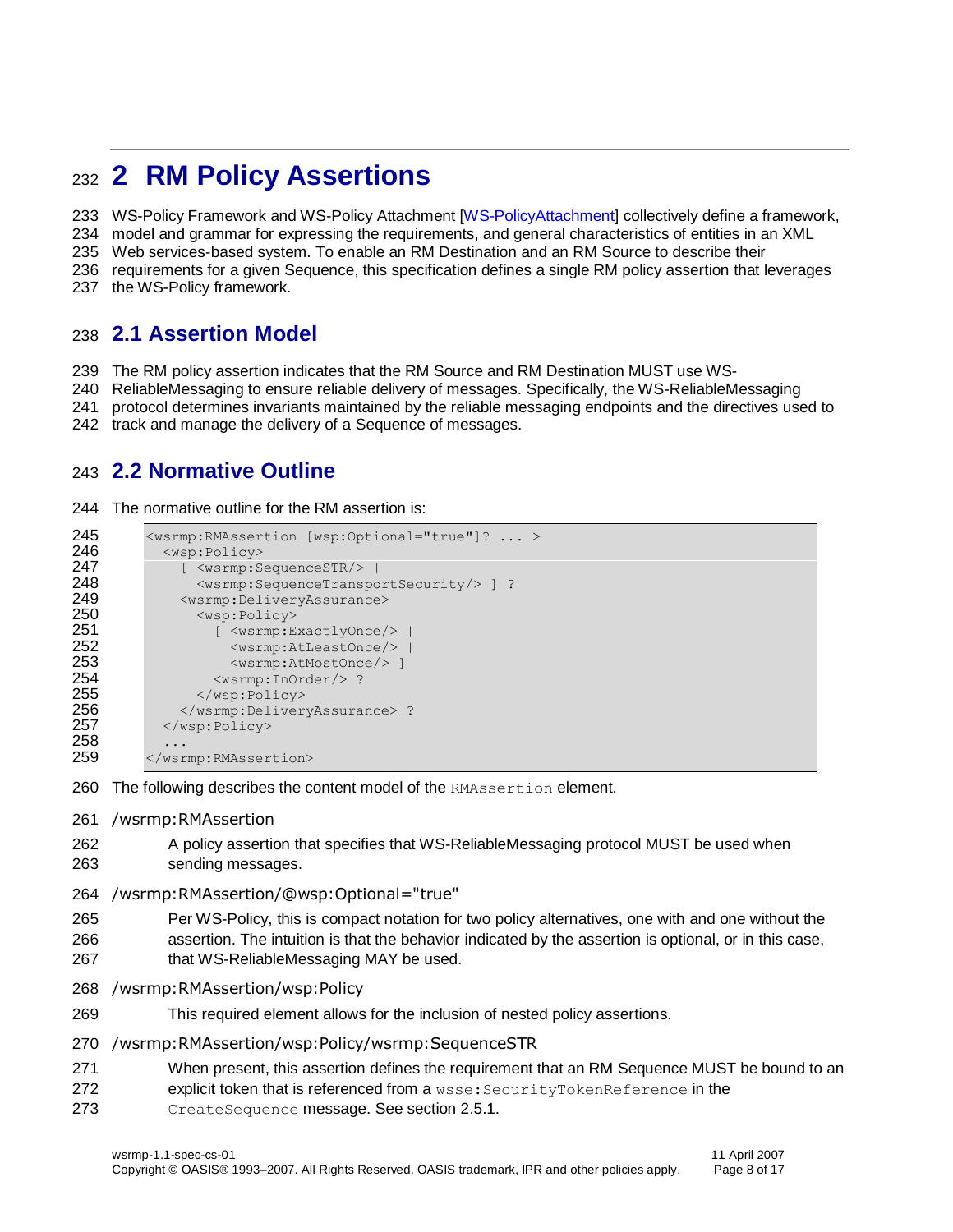#### /wsrmp:RMAssertion/wsp:Policy/wsrmp:SequenceTransportSecurity

- When present, this assertion defines the requirement that an RM Sequence MUST be bound to
- 276 the session(s) of the underlying transport-level protocol used to carry the CreateSequence and
- CreateSequenceResponse message. When present, this assertion MUST be used in
- 278 conjunction with the sp: TransportBinding assertion, see section [2.5.2.](#page-11-0)

#### /wsrmp:RMAssertion/wsp:Policy/wsrmp:DeliveryAssurance

- This expression, which may be omitted, describes the message delivery quality of service between
- the RM and application layer. When used by an RM Destination it expresses the delivery
- assurance in effect between the RM Destination and its corresponding application destination, and it also indicates requirements on any RM Source that transmits messages to this RM destination.
- Conversely when used by an RM Source it expresses the delivery assurance in effect between the
- RM Source and its corresponding application source, as well as indicating requirements on any
- RM Destination that receives messages from this RM Source. In either case the delivery
- assurance does not affect the messages transmitted on the wire. Absence of this expression from 288 a wsrmp: RMAssertion policy assertion simply means that the endpoint has chosen not to
- advertise its delivery assurance characteristics.
- Note that when there are multiple policy alternatives of the RM Assertion, the Delivery Assurance on each MUST NOT conflict.
- /wsrmp:RMAssertion/wsp:Policy/wsrmp:DeliveryAssurance/wsp:Policy
- This required element identifies additional requirements for the use of the
- wsrmp:DeliveryAssurance.
- /wsrmp:RMAssertion/wsp:Policy/wsrmp:DeliveryAssurance/wsp:Policy/wsrmp:ExactlyOnce
- This expresses the ExactlyOnce Delivery Assurance defined in [\[WS-RM\]](#page-5-0).
- /wsrmp:RMAssertion/wsp:Policy/wsrmp:DeliveryAssurance/wsp:Policy/wsrmp:AtLeastOnce
- This expresses the AtLeastOnce Delivery Assurance defined in [\[WS-RM\]](#page-5-0).
- /wsrmp:RMAssertion/wsp:Policy/wsrmp:DeliveryAssurance/wsp:Policy/wsrmp:AtMostOnce
- This expresses the AtMostOnce Delivery Assurance defined in [\[WS-RM\]](#page-5-0).
- /wsrmp:RMAssertion/wsp:Policy/wsrmp:DeliveryAssurance/wsp:Policy/wsrmp:InOrder
- This expresses the InOrder Delivery Assurance defined in [\[WS-RM\]](#page-5-0).
- /wsrmp:RMAssertion/{any}
- This is an extensibility mechanism to allow different (extensible) types of information, based on a schema, to be passed.
- /wsrmp:RMAssertion/@{any}
- This is an extensibility mechanism to allow different (extensible) types of information, based on a schema, to be passed.

### <span id="page-8-0"></span>**2.3 Assertion Attachment**

- The RM policy assertion is allowed to have the following Policy Subjects [\[WS-PolicyAttachment\]](#page-5-11):
- 311 Endpoint Policy Subject
- 312 Message Policy Subject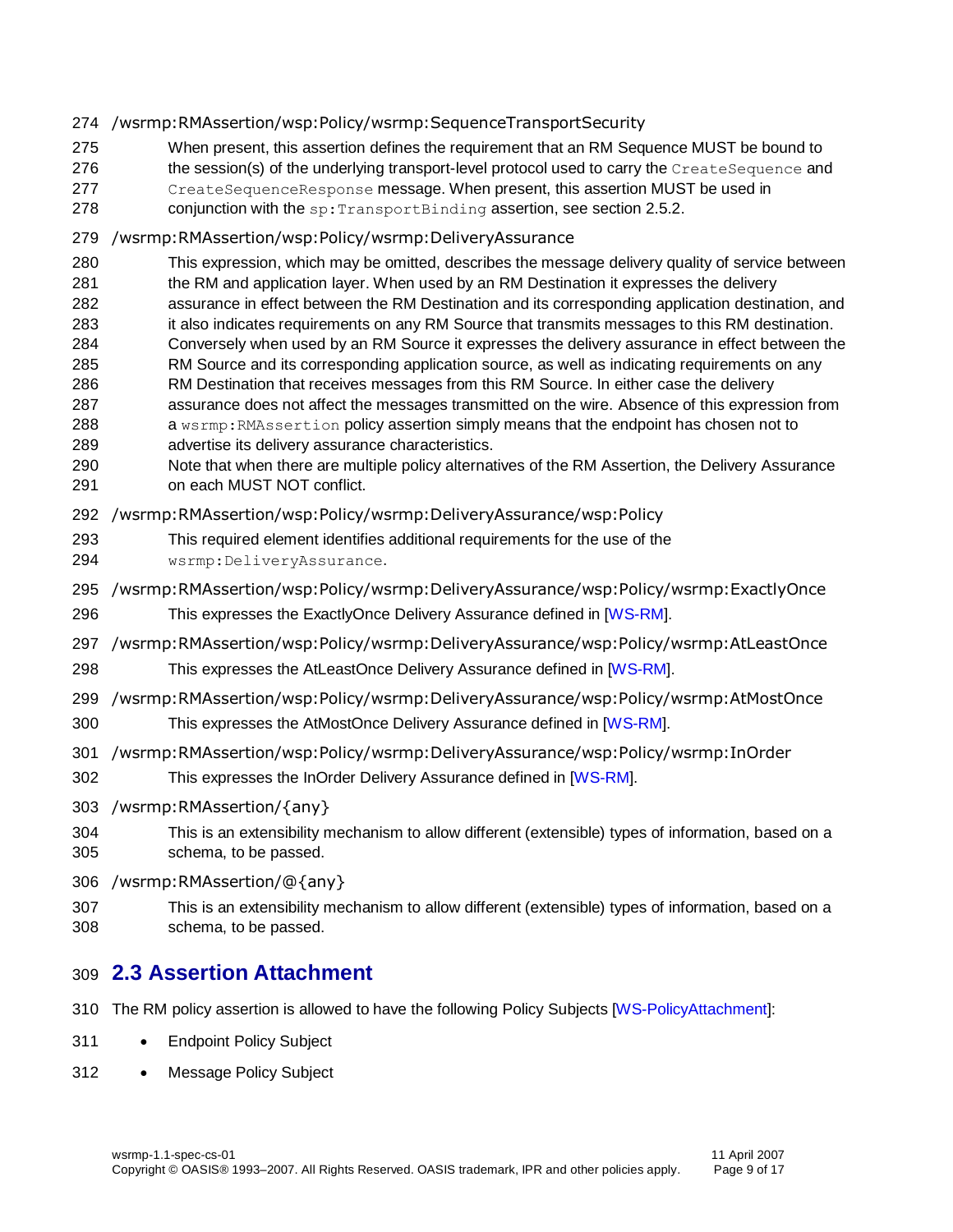- WS-PolicyAttachment defines a set of WSDL/1.1 policy attachment points for each of the above Policy
- Subjects. Since an RM policy assertion specifies a concrete behavior, it MUST NOT be attached to the abstract WSDL policy attachment points.
- The following is the list of WSDL/1.1 elements whose scope contains the Policy Subjects allowed for an RM policy assertion but which MUST NOT have RM policy assertions attached:
- 318 · wsdl:message
- wsdl:portType/wsdl:operation/wsdl:input
- wsdl:portType/wsdl:operation/wsdl:output
- wsdl:portType/wsdl:operation/wsdl:fault
- 322 wsdl:portType

 The following is the list of WSDL/1.1 elements whose scope contains the Policy Subjects allowed for an RM policy assertion and which MAY have RM policy assertions attached:

- wsdl:port
- wsdl:binding
- wsdl:binding/wsdl:operation/wsdl:input
- wsdl:binding/wsdl:operation/wsdl:output
- wsdl:binding/wsdl:operation/wsdl:fault
- If an RM policy assertion is attached to any of:
- wsdl:binding/wsdl:operation/wsdl:input
- wsdl:binding/wsdl:operation/wsdl:output
- wsdl:binding/wsdl:operation/wsdl:fault

334 then an RM policy assertion, specifying wsp: Optional="true" MUST be attached to the corresponding 335 wsdl:binding or wsdl:port, indicating that the endpoint supports WS-RM. Any messages, regardless of whether they have an attached Message Policy Subject RM policy assertion, MAY be sent to that endpoint using WS-RM. Additionally, the receiving endpoint MUST NOT reject any message belonging to a Sequence, simply because there was no Message Policy Subject RM policy assertion attached to that message. There might be certain RM implementations that are incapable of applying RM Quality of Service (QoS) semantics on a per-message basis. In order to ensure the broadest interoperability, when an endpoint decorates its WSDL with RM policy assertions using Message Policy Subject, it MUST also be prepared to accept that all messages sent to that endpoint might be sent within the context of an RM Sequence, regardless of whether the corresponding wsdl:input, wsdl:output or wsdl:fault had an attached RM policy assertion.

 Rather than turn away messages that were unnecessarily sent with RM semantics, the receiving endpoint described by the WSDL MUST accept these messages.

347 By attaching an RM policy assertion that specifies wsp: Optional="true" to the corresponding endpoint that has attached RM policy assertions at the Message Policy Subject level, the endpoint is describing the above constraint in policy.

In the case where an optional RM Assertion applies to an output message, there is no requirement on the

client to support an RM Destination implementation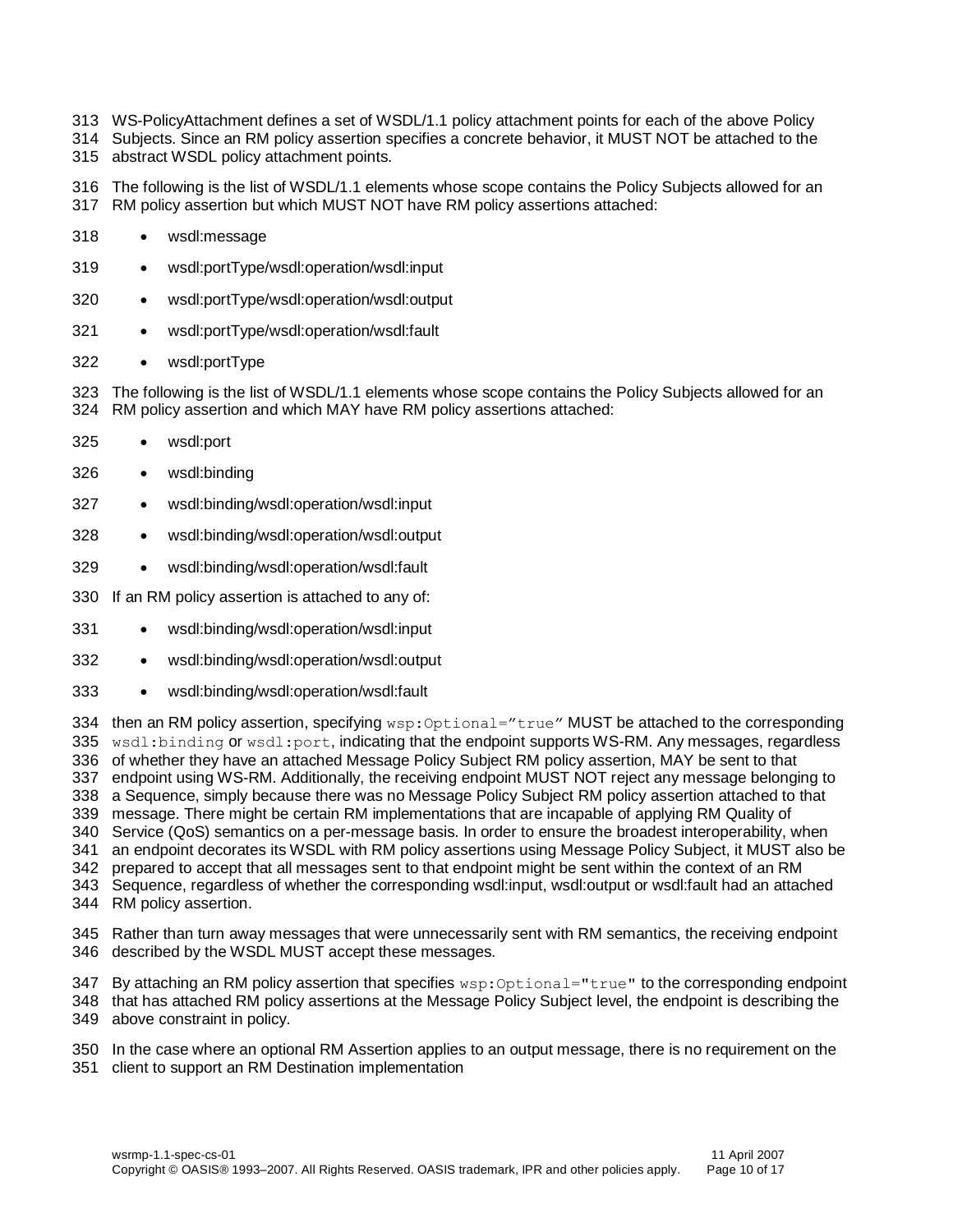### <span id="page-10-0"></span>**2.4 Assertion Example**

Table 2 lists an example use of the RM policy assertion.

Table 2: Example policy with RM policy assertion

```
355 (01)<wsdl:definitions
356 (02) targetNamespace="example.com"
          357 (03) xmlns:tns="example.com"
358 (04) xmlns:wsdl="http://schemas.xmlsoap.org/wsdl/"
359 (05) xmlns:wsp="http://schemas.xmlsoap.org/ws/2004/09/policy"
360 (06) xmlns:wsrmp="http://docs.oasis-open.org/ws-rx/wsrmp/200702"
361 (07) xmlns:wsu="http://docs.oasis-open.org/wss/2004/01/oasis-200401-wss-<br>362 wssecurity-utility-1.0 xsd">
          362 wssecurity-utility-1.0.xsd">
363 (08)<br>364 (09)
          364 (09) <wsp:UsingPolicy wsdl:required="true" />
365 (10)
366 (11) <wsp:Policy wsu:Id="MyPolicy" ><br>367 (12) <wsrmp:RMAssertion>
          (12) <wsrmp: RMAssertion>
368 (13) <wsp:Policy/>
369 (14) </wsrmp:RMAssertion><br>370 (15) <!-- omitted asserti
          (15) < !-- omitted assertions -->
371 (16) \langle/wsp:Policy><br>372 (17)
          (17)373 (18) \langle --- omitted elements --> 374 (19)
          (19)375 (20) <wsdl:binding name="MyBinding" type="tns:MyPortType" >
376 (21) <wsp:PolicyReference URI="#MyPolicy" /><br>377 (22) <!-- omitted elements -->
          (22) <!-- omitted elements -->
378 (23) \langle/wsdl:binding>
379 (24)<br>380 (25)
          380 (25)</wsdl:definitions>
```
Line (09) in Table 2 indicates that WS-Policy is in use as a required extension.

 Lines (11-16) are a policy expression that includes a RM policy assertion (lines 12-14) to indicate that WS-ReliableMessaging must be used.

 Lines (20-23) are a WSDL binding. Line (21) indicates that the policy in lines (11-16) applies to this binding, specifically indicating that WS-ReliableMessaging must be used over all the messages in the binding.

### <span id="page-10-1"></span>**2.5 Sequence Security Policy**

 WS-SecurityPolicy [\[SecurityPolicy\]](#page-5-12) provides a framework and grammar for expressing the security requirements and characteristics of entities in a XML web services based system. The following assertions MAY be used in conjunction with WS-SecurityPolicy to express additional security requirements particular to RM Sequences.

### <span id="page-10-2"></span>**2.5.1 RM Assertion with Sequence STR Assertion**

This version of the RM assertion includes the requirement that an RM Sequence MUST be bound to an

 explicit token that is referenced from a wsse:SecurityTokenReference in the CreateSequence message.

 This assertion MUST apply to [Endpoint Policy Subject]. The normative outline for this form of the Sequence STR Assertion is:

```
398 <wsrmp:RMAssertion [wsp:Optional="true"]? ...>
399 <wsp:Policy>
```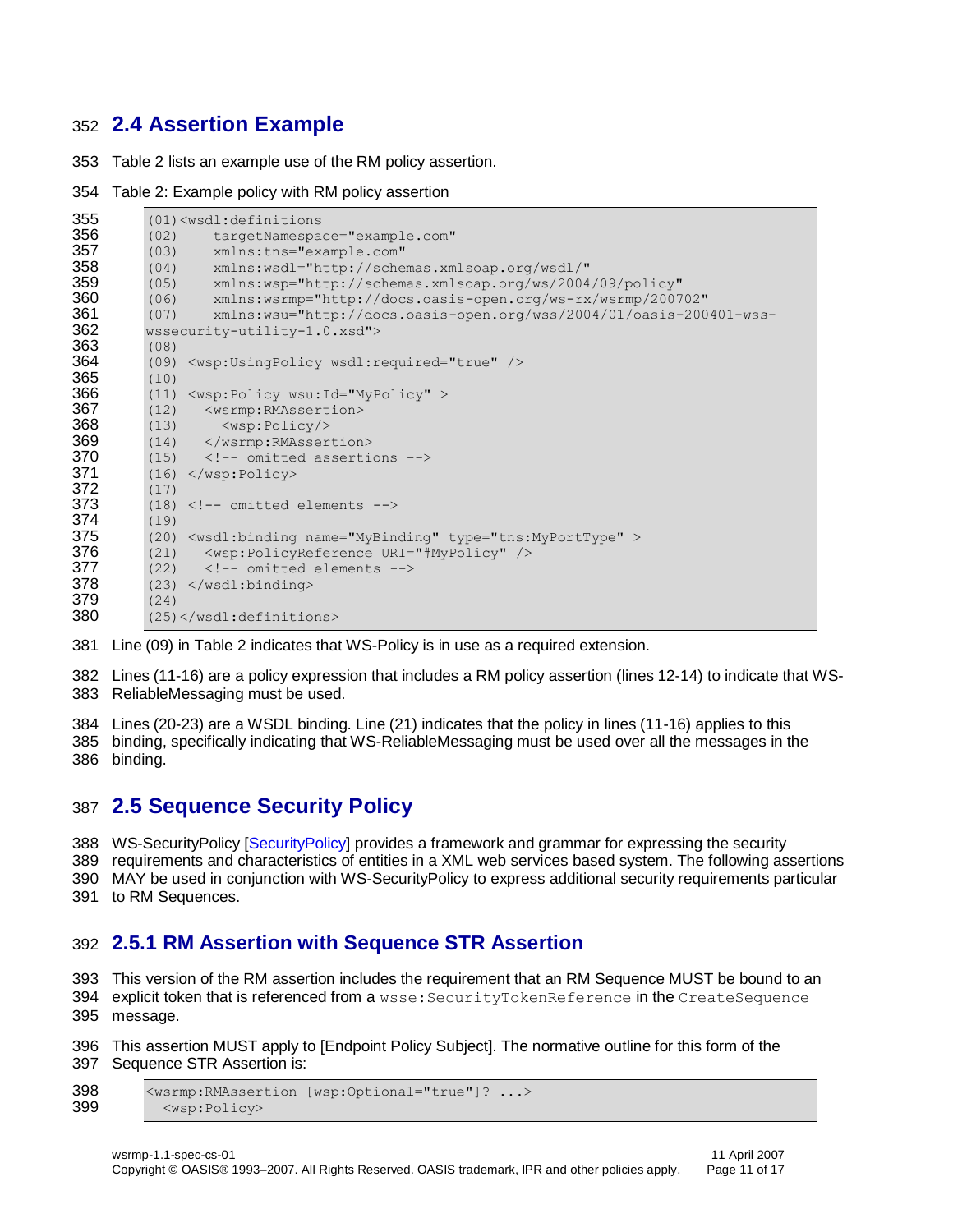400 <wsrmp:SequenceSTR/><br>401 <wsp:Policy> <wsp:Policy>

- </wsrmp:RMAssertion>
- 403 The following describes the content model of the SequenceSTR element.
- /wsrmp:SequenceSTR
- A policy assertion that specifies security requirements which MUST be used with an RM Sequence
- <span id="page-11-0"></span>that are particular to WS-RM and beyond what can be expressed in WS-SecurityPolicy.

#### **2.5.2 RM Assertion with Sequence Transport Security Assertion**

 This version of the RM assertion includes the requirement that an RM Sequence MUST be bound to the session(s) of the underlying transport-level security protocol (e.g. SSL/TLS) used to carry the

410 CreateSequence and CreateSequenceResponse messages.

This assertion MUST apply to [Endpoint Policy Subject]. This assertion MUST be used in conjunction with

- 412 the sp: TransportBinding assertion that requires the use of some transport-level security mechanism
- (e.g. sp:HttpsToken).
- The normative outline for this form of the RM Assertion with the Sequence Transport Security Assertion is:

| 415 | $<$ wsp:Policy>                                                      |  |  |
|-----|----------------------------------------------------------------------|--|--|
| 416 | <wsp:exactlyone></wsp:exactlyone>                                    |  |  |
| 417 | $<$ wsp:All>                                                         |  |  |
| 418 | <wsrm:rmassertion [wsp:optional="true" ]=""> &gt;</wsrm:rmassertion> |  |  |
| 419 | $<$ wsp:Policy>                                                      |  |  |
| 420 | <wsrmp:sequencetransportsecurity></wsrmp:sequencetransportsecurity>  |  |  |
| 421 | $\langle$ /wsp:Policy>                                               |  |  |
| 422 |                                                                      |  |  |
| 423 | $\langle sp:TransportBinding \dots \rangle$                          |  |  |
| 424 |                                                                      |  |  |
| 425 | $\langle$ /sp:TransportBinding>                                      |  |  |
| 426 | $<$ wsp:All>                                                         |  |  |
| 427 | <wsp:exactlyone></wsp:exactlyone>                                    |  |  |
| 428 | $\langle$ /wsp:Policy>                                               |  |  |

429 The following describes the content model of the SequenceTransportSecurity element.

/wsrmp:SequenceTransportSecurity

A policy assertion that specifies that any Sequences targeted to the indicated endpoint MUST be

 bound to the underlying session(s) of the transport-level security used to carry messages related to the Sequence.

This form of the RM Assertion says that an endpoint MAY have RM as an option but always requires

HTTPS to be used. All the SequenceTransportSecurity assertion indicates is that RM's rules for protecting

the Sequence over TLS are followed.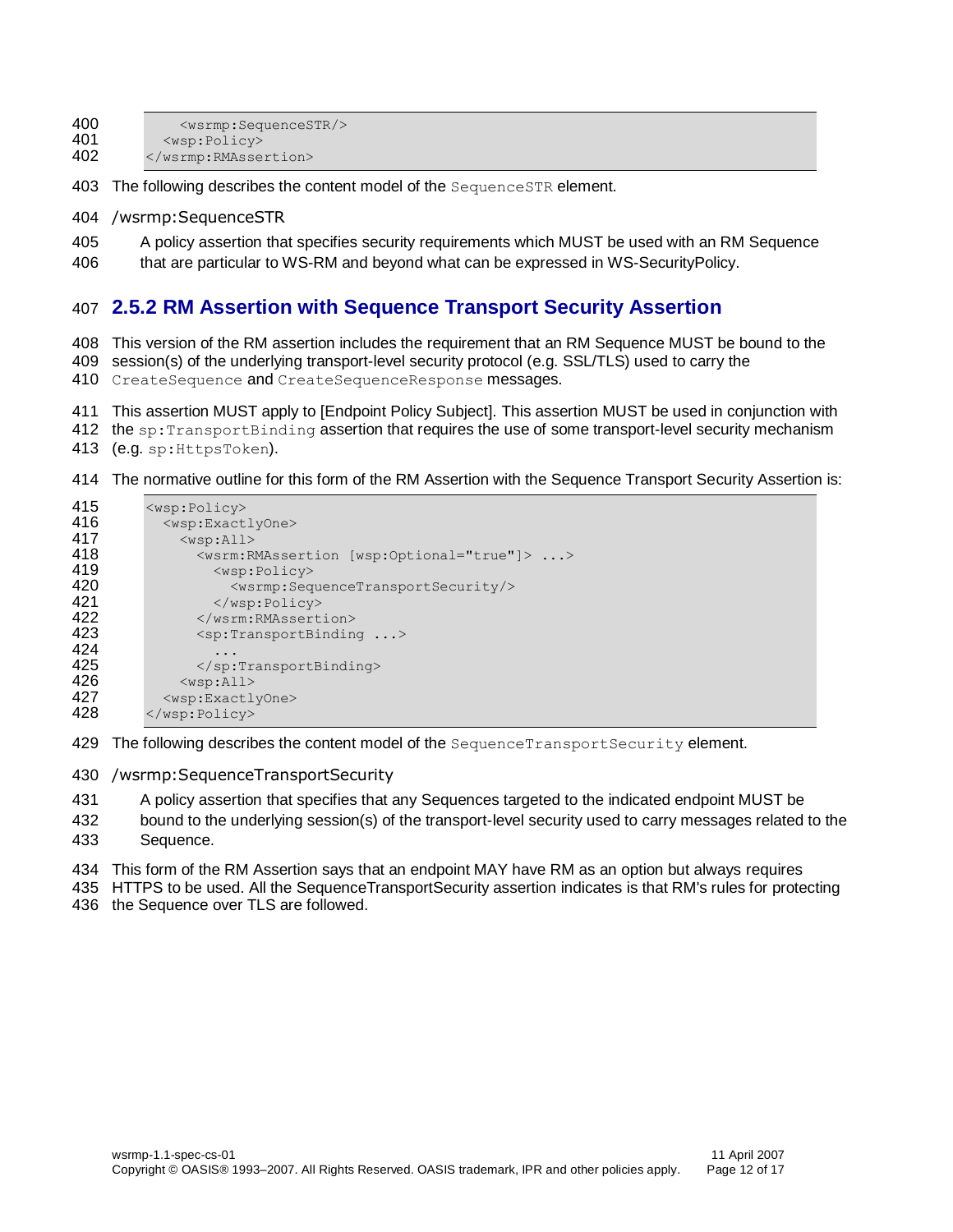# <span id="page-12-0"></span>**3 Security Considerations**

It is strongly RECOMMENDED that policies and assertions be signed to prevent tampering.

439 It is RECOMMENED that policies SHOULD NOT be accepted unless they are signed and have an

associated security token to specify the signer has proper claims for the given policy. That is, a relying

party shouldn't rely on a policy unless the policy is signed and presented with sufficient claims to pass the

relying parties acceptance criteria.

It should be noted that the mechanisms described in this document could be secured as part of a SOAP

444 message using WS-Security [\[WS-Security\]](#page-5-13) or embedded within other objects using object-specific security mechanisms.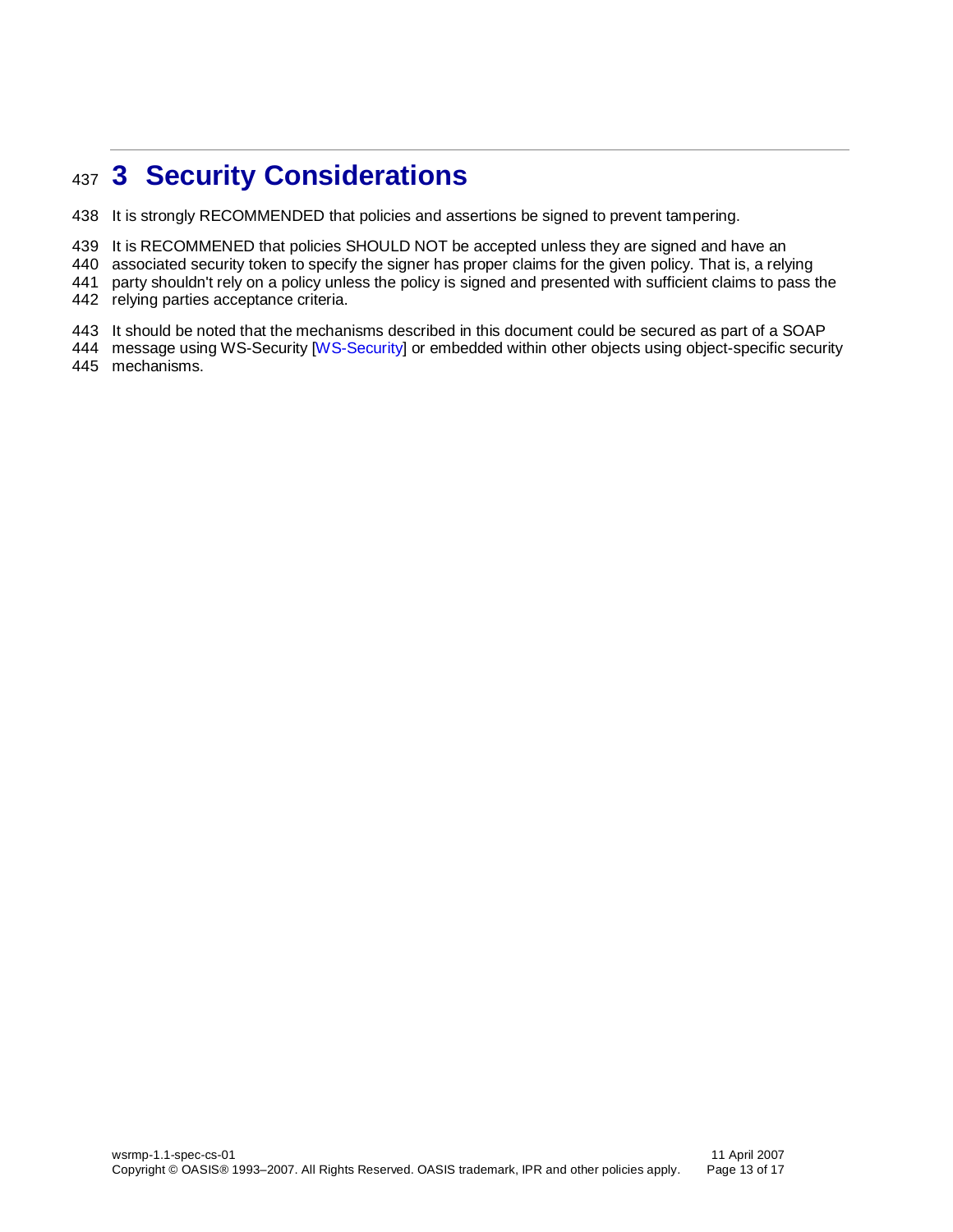# <span id="page-13-0"></span>**Appendix A. Schema**

447 A normative copy of the XML Schema [\[XML-Schema Part1,](#page-5-9) [XML-Schema Part2\]](#page-5-10) description for this specification may be retrieved from the following address:

<http://docs.oasis-open.org/ws-rx/wsrmp/200702/wsrmp-1.1-schema-200702.xsd>

The following copy is provided for reference.

| 451        | xml version="1.0" encoding="UTF-8"?                                                          |  |  |
|------------|----------------------------------------------------------------------------------------------|--|--|
| 452        | <!-- Copyright (C) OASIS (R) 1993-2007. All Rights Reserved.</th>                            |  |  |
| 453        | OASIS trademark, IPR and other policies apply.                                               |  |  |
| 454        | <xs:schema <="" th="" xmlns:tns="http://docs.oasis-open.org/ws-rx/wsrmp/200702"></xs:schema> |  |  |
| 455        | xmlns:xs="http://www.w3.org/2001/XMLSchema" targetNamespace="http://docs.oasis-              |  |  |
| 456        | open.org/ws-rx/wsrmp/200702" elementFormDefault="qualified"                                  |  |  |
| 457        | attributeFormDefault="unqualified">                                                          |  |  |
| 458        | <xs:element name="RMAssertion"></xs:element>                                                 |  |  |
| 459        | <xs:complextype></xs:complextype>                                                            |  |  |
| 460        | <xs:sequence></xs:sequence>                                                                  |  |  |
| 461        | <xs:any <="" minoccurs="0" namespace="##other" processcontents="lax" th=""></xs:any>         |  |  |
| 462        | maxOccurs="unbounded"/>                                                                      |  |  |
| 463        |                                                                                              |  |  |
| 464        | <xs:anyattribute namespace="##any" processcontents="lax"></xs:anyattribute>                  |  |  |
| 465        | $\langle xs:complexType \rangle$                                                             |  |  |
| 466        | $\langle xs : \text{element} \rangle$                                                        |  |  |
| 467        | <xs:element name="SequenceSTR"></xs:element>                                                 |  |  |
| 468        | <xs:complextype></xs:complextype>                                                            |  |  |
| 469        | $\langle xs:sequence \rangle$                                                                |  |  |
| 470        | <xs:anyattribute namespace="##any" processcontents="lax"></xs:anyattribute>                  |  |  |
| 471        | $\langle xs:complexType\rangle$                                                              |  |  |
| 472        | $\langle xs : \text{element} \rangle$                                                        |  |  |
| 473        | <xs:element name="SequenceTransportSecurity"></xs:element>                                   |  |  |
| 474        | <xs:complextype></xs:complextype>                                                            |  |  |
| 475        | $<$ xs: sequence/>                                                                           |  |  |
| 476        | <xs:anyattribute namespace="##any" processcontents="lax"></xs:anyattribute>                  |  |  |
| 477        |                                                                                              |  |  |
| 478        |                                                                                              |  |  |
| 479        | <xs:element name="DeliveryAssurance"></xs:element>                                           |  |  |
| 480        | <xs:complextype></xs:complextype>                                                            |  |  |
| 481        | <xs:sequence></xs:sequence>                                                                  |  |  |
| 482        | <xs:any <="" minoccurs="0" namespace="##any" processcontents="lax" th=""></xs:any>           |  |  |
| 483        | maxOccurs="unbounded"/>                                                                      |  |  |
| 484        | $\langle x s : \text{sequence} \rangle$                                                      |  |  |
| 485<br>486 |                                                                                              |  |  |
| 487        | $\langle xs : \text{element} \rangle$                                                        |  |  |
| 488        | <xs:element name="ExactlyOnce"></xs:element>                                                 |  |  |
| 489        | <xs:complextype></xs:complextype>                                                            |  |  |
| 490        | <xs:sequence></xs:sequence>                                                                  |  |  |
| 491        | <br>$\langle xs : \text{element} \rangle$                                                    |  |  |
| 492        | <xs:element name="AtLeastOnce"></xs:element>                                                 |  |  |
| 493        | <xs:complextype></xs:complextype>                                                            |  |  |
| 494        | $\langle xs:sequence \rangle$                                                                |  |  |
| 495        |                                                                                              |  |  |
| 496        | $\langle x s : \text{element} \rangle$                                                       |  |  |
| 497        | <xs:element name="AtMostOnce"></xs:element>                                                  |  |  |
| 498        | <xs:complextype></xs:complextype>                                                            |  |  |
| 499        | $<$ xs: sequence/>                                                                           |  |  |
| 500        |                                                                                              |  |  |
|            |                                                                                              |  |  |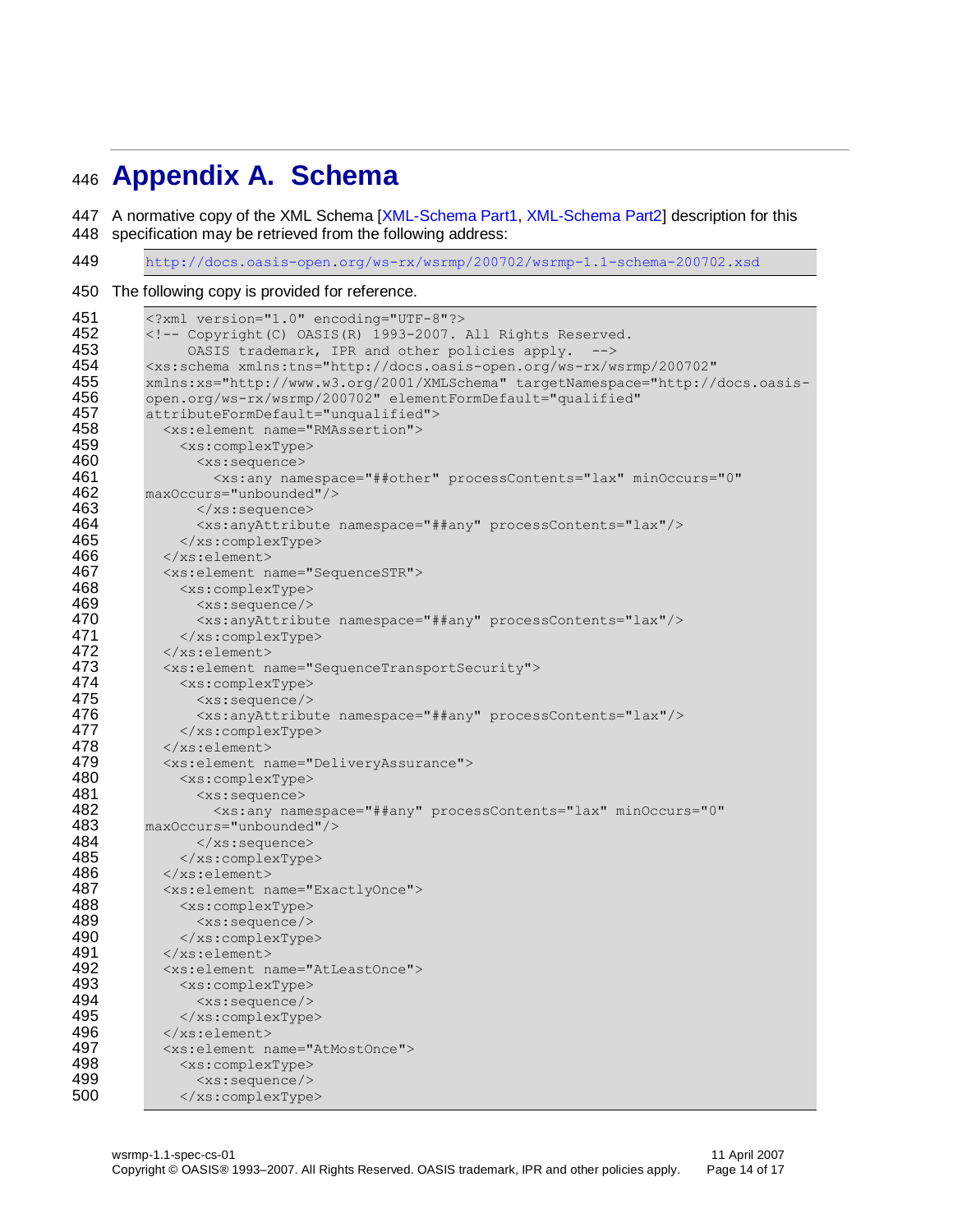| 501 |
|-----|
| 502 |
| 503 |
| 504 |
| 505 |
| 506 |
| 507 |

 $\langle xs:\text{element}\rangle$ 502 <xs:element name="InOrder"> 503 <xs:complexType> 504 <xs:sequence/>  $505$   $\langle xs:complexType \rangle$  $\langle xs:element\rangle$ </xs:schema>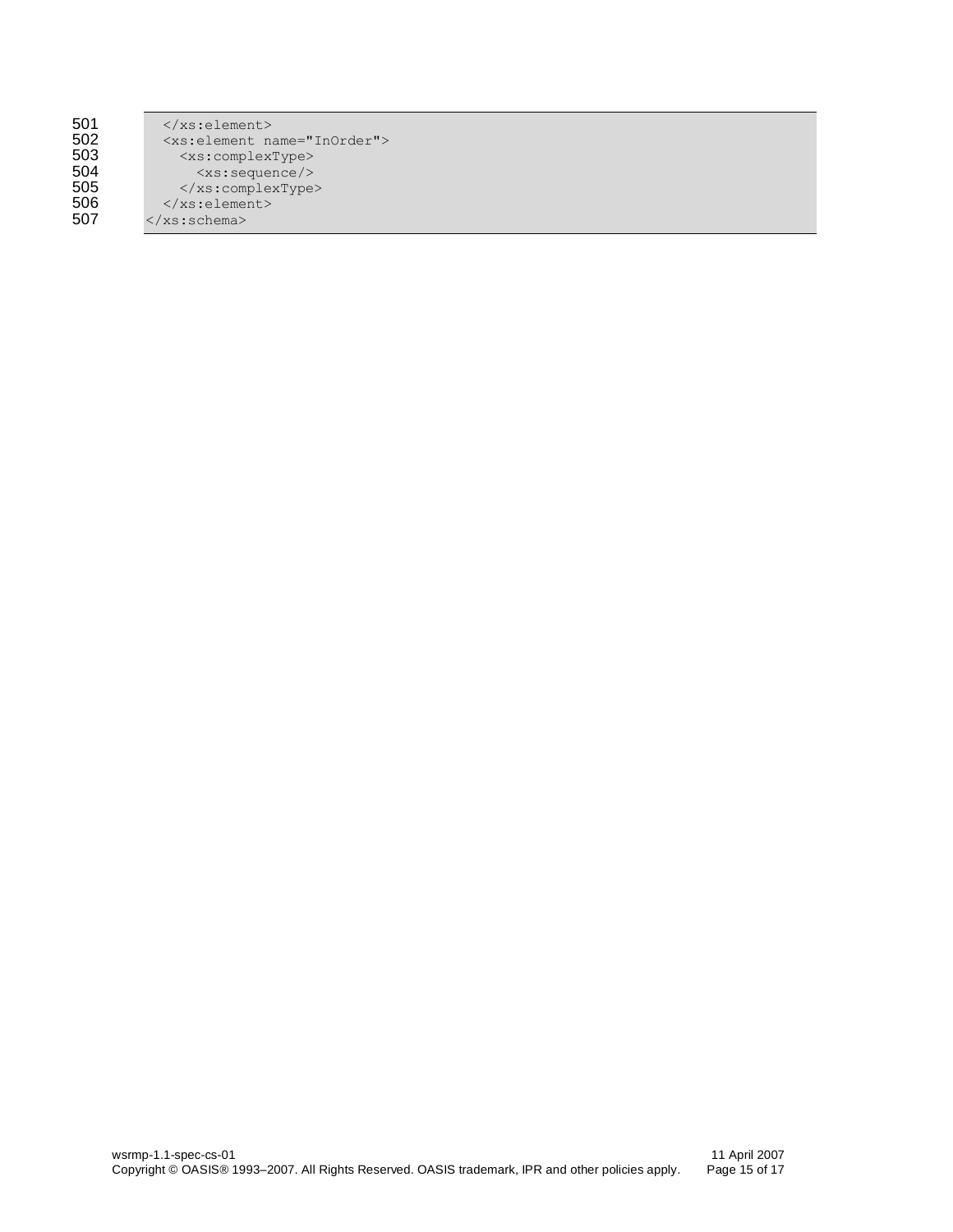# <span id="page-15-0"></span>**Appendix B. Acknowledgments**

 This document is based on initial contribution to OASIS WS-RX Technical Committee by the following authors: Stefan Batres-Editor, Microsoft Ruslan Bilorusets, BEA Don Box, Microsoft Luis Felipe Cabrera, Microsoft Derek Collison, TIBCO Software Donald Ferguson, IBM Christopher Ferris, IBM Tom Freund, IBM 519 Mary Ann Hondo, IBM<br>520 John Ibbotson. IBM John Ibbotson, IBM Lei Jin, BEA Chris Kaler, Microsoft David Langworthy, Microsoft Amelia Lewis, TIBCO Software Rodney Limprecht, Microsoft Steve Lucco, Microsoft Don Mullen, TIBCO Software Anthony Nadalin, IBM Mark Nottingham, BEA David Orchard, BEA Shivajee Samdarshi, TIBCO Software John Shewchuk, Microsoft Tony Storey, IBM The following individuals have provided invaluable input into the initial contribution: Keith Ballinger, Microsoft Allen Brown, Microsoft Michael Conner, IBM Francisco Curbera, IBM Steve Graham, IBM Pat Helland, Microsoft Rick Hill, Microsoft Scott Hinkelman, IBM Tim Holloway, IBM Efim Hudis, Microsoft Johannes Klein, Microsoft Frank Leymann, IBM Martin Nally, IBM Peter Niblett, IBM Jeffrey Schlimmer, Microsoft Chris Sharp, IBM James Snell, IBM Keith Stobie, Microsoft Satish Thatte, Microsoft Stephen Todd, IBM Sanjiva Weerawarana, IBM Roger Wolter, Microsoft The following individuals were members of the committee during the development of this specification: Abbie Barbir, Nortel Charlton Barreto, Adobe Stefan Batres, Microsoft Hamid Ben Malek, Fujitsu Andreas Bjarlestam, Ericsson Toufic Boubez, Layer 7 Doug Bunting, Sun Lloyd Burch, Novell Steve Carter, Novell Martin Chapman, Oracle Dave Chappell, Sonic Paul Cotton, Microsoft Glen Daniels, Sonic Doug Davis, IBM Blake Dournaee, Intel Jacques Durand, Fujitsu Colleen Evans, Microsoft Christopher Ferris, IBM Paul Fremantle, WSO2 Robert Freund, Hitachi Peter Furniss, Erebor Marc Goodner, Microsoft Alastair Green, Choreology Mike Grogan, Sun Ondrej Hrebicek, Microsoft Kazunori Iwasa, Fujitsu Chamikara Jayalath, WSO2 Lei Jin, BEA Ian Jones, BTplc Anish Karmarkar, Oracle Paul Knight, Nortel Dan Leshchiner, Tibco Mark Little, JBoss Lily Liu, webMethods Matt Lovett, IBM Ashok Malhotra, Oracle Jonathan Marsh, Microsoft Daniel Millwood, IBM Jeff Mischkinsky, Oracle Nilo Mitra, Ericsson Peter Niblett, IBM Duane Nickull, Adobe Eisaku Nishiyama, Hitachi Dave Orchard, BEA